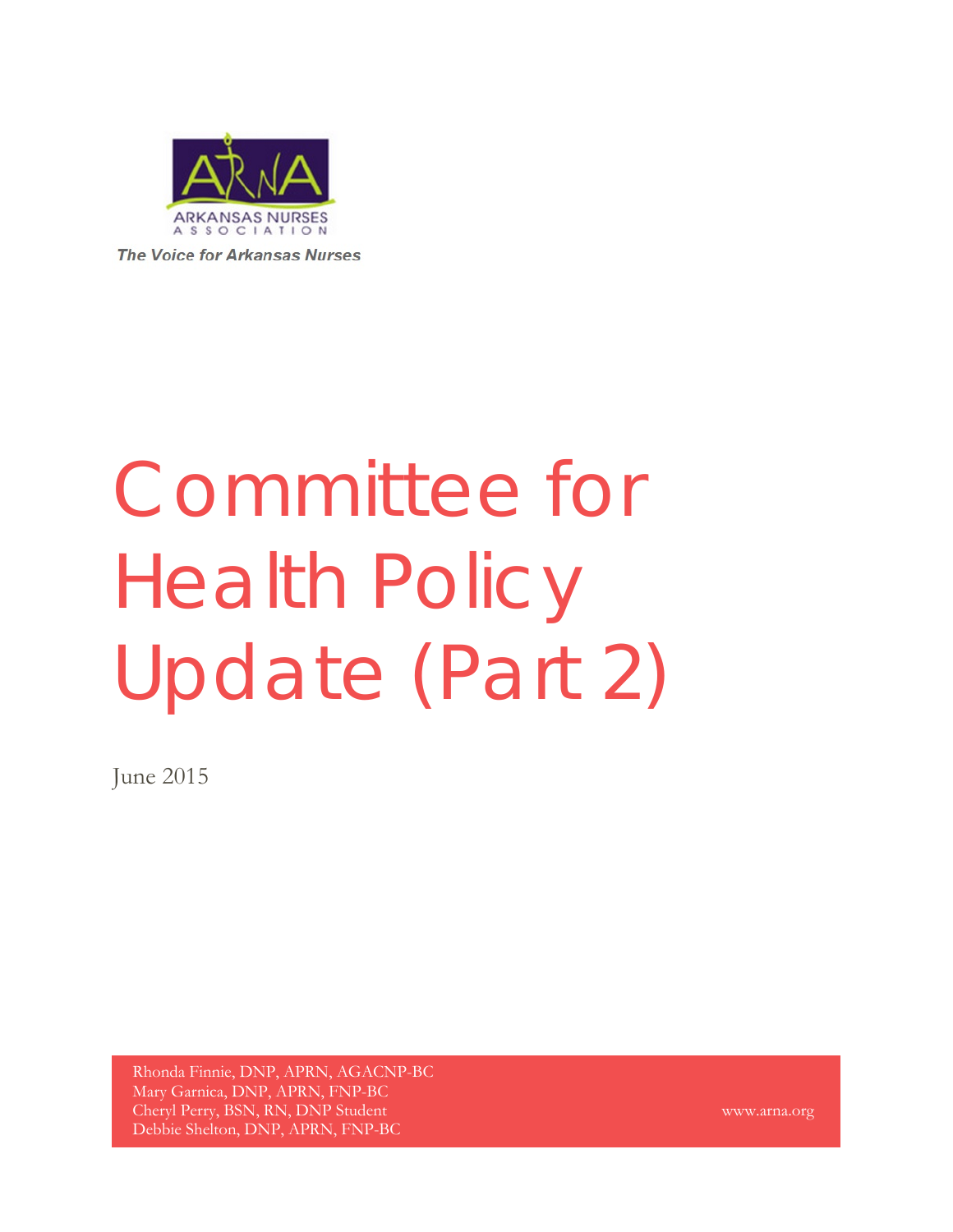# Bills that are now Acts…and what you need to know!

The 90th Arkansas General Assembly was very active this year related to health policy. There were several bills enacted into law, which will take effect later this year (and some that did not make it through the legislative process). This is the second part of a two part newsletter with details about some of the health care related legislation that affects nursing and advanced nursing practice.

### Possibility of new providers on the horizon. . .

#### **Act 929 (was HB 1162) – Arkansas Graduate Registered Physician Act**

Sponsors: Senators Missy Irvin and Gary Stubblefield; Representatives Deborah Ferguson and Stephen Magie

#### Title: TO CREATE THE ARKANSAS GRADUATE REGISTERED PHYSICIAN ACT; AND FOR OTHER **PURPOSES**

Link to Act 929:<https://legiscan.com/AR/text/HB1162/2015>

**Overview:** HB 1162 was signed into law as Act 929 on April 02, 2015. This act allows graduates from accredited allopathic medical schools or osteopathic medical schools the ability to provide healthcare services under the supervision of a licensed physician.

Act 929 enacts the role of a new provider in the state of Arkansas. The "graduate registered physician" is a resident of Arkansas who has graduated from an accredited medical school but has not begun a residency program. The graduate registered physician is allowed to practice under the direct supervision of a licensed physician. Supervision is defined as overseeing the activities and accepting responsibilities for the services provided by the graduate registered physician. The physical presence of the supervising physician is mandatory in the clinical setting in which services are being provided. To be eligible, the graduate registered physician must have successfully completed Steps 1 and 2 of the United States Medical Licensing Examination, the Comprehensive Osteopathic Medical Licensing Examination, or the equivalent of both steps of an Arkansas State Medical Board-approved licensing examination within two years of graduation from medical school. The scope of authority of the graduate registered physician is very limited. The supervising physician must be identified on all orders for healthcare services as well as on all prescriptions ordered by the graduate registered physician. Essentially, the graduate registered physician is providing services such as completing history and physicals, ordering diagnostic testing, formulating diagnoses, and prescribing medications, but all under the watchful eye of the supervising physician who remains responsible for the actions of the graduate.

Act 929 is not competitive with the role of advanced practice registered nurses (APRNs) in the state as the scope of practice is vastly different. While APRNs have mandated collaborative practice agreements, collaborative is defined differently than supervision in Act 929. APRNs practice more autonomous within their scope as providers than is allowed within the scope of practice for the graduate registered physician. The intention of Act 929 is to provide a site for graduated physicians, who have been out of medical school for less than two years, to practice their skills while waiting on a residency.